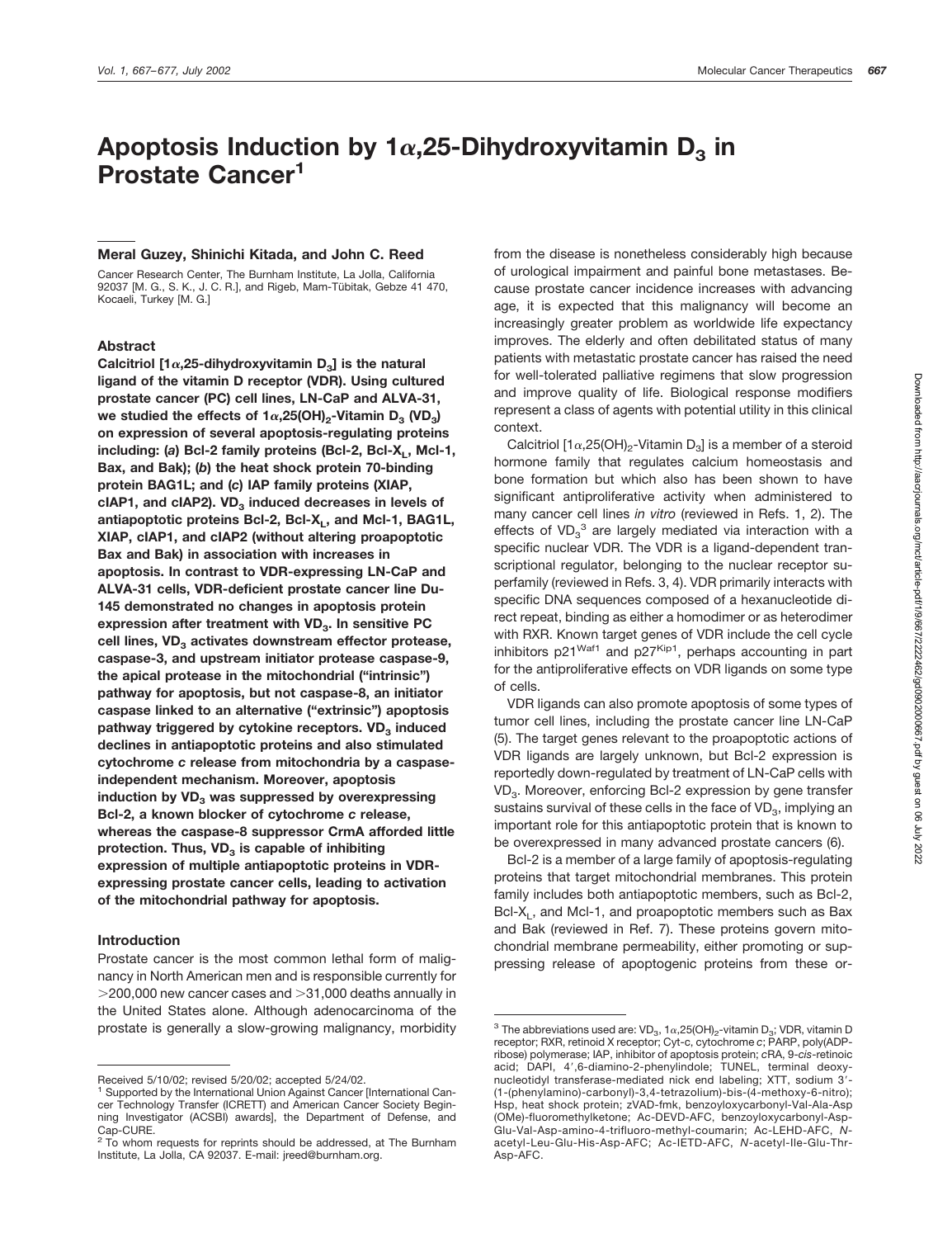ganelles. Among the mitochondrial proteins released into the cytosol during apoptosis is Cyt-c, which binds and activates Apaf-1, an oligomeric protein that activates the cell death protease, pro-caspase-9. This event triggers a cascade of proteolytic events, with caspase-9 cleaving and activating downstream caspases, which then cleave a variety of substrates responsible for apoptotic demise of the cell.

Additional nonmitochondrial pathways for apoptosis also exist, such as the pathway activated by tumor necrosis factor family death receptors. Upon ligand binding, these death receptors cluster at the plasma membrane, recruiting caspase-binding adapter proteins to their cytosolic domains and triggering protease activation by the induced proximity mechanism (reviewed in Ref. 8). The apical protease in the death receptor pathway is caspase-8, which in turn cleaves and activates directly or indirectly various downstream effector proteases, caspase-3, caspase-6, and caspase-7. Cleavage of specific substrates by effector caspases during apoptosis promotes the degradation of key structural proteins, including PARP and endonuclease regulator ICAD, causing chromatin condensation, DNA fragmentation, and other events typically associated with apoptosis.

The IAPs are a family of antiapoptotic proteins that regulate both the mitochondrial ("intrinsic") and death receptor ("extrinsic") pathways for apoptosis. The antiapoptotic activity of IAPs has been attributed to the conserved baculovirus IAP repeat domain, which is found in all members of this protein family (9). Some of the human IAPs, including XIAPs, c-IAP1, and c-IAP2, have been shown to directly bind procaspase-9 and prevent its activation in response to Cyt-c (10) and to also directly suppress the protease activity of the effector proteases, caspase-3 and caspase-7 (11). Thus, IAPs serve as endogenous antagonists of certain caspases, including downstream proteases that operate at the convergence of the intrinsic and extrinsic pathways for apoptosis. Overexpression of certain IAPs has been documented in cancers, often correlating with adverse clinical outcome (12).

In this report, we characterized the effects on apoptosis gene expression of calcitriol  $(VD<sub>2</sub>)$  in the VDR-expressing prostate cancer cell lines LN-CaP and ALVA-31. Comparisons were also made with the RXR ligand, *c*RA, alone and in combination with  $VD<sub>3</sub>$ . Our findings reveal that  $VD<sub>3</sub>$  downregulates the expression not only of Bcl-2 but also several other antiapoptotic proteins, including Bcl-2 family members, Bcl-X<sub>i</sub> and Mcl-1, as well as IAP-family proteins, XIAP, cIAP1, and cIAP2. Dissection of the apoptosis mechanism suggests that  $VD<sub>3</sub>$  primarily triggers the mitochondrial pathway for cell death. The findings suggest that VDR ligands could be useful for inducing apoptosis of prostate cancer cells directly or for lowering barriers to apoptosis in prostate cancers before treatment with cytotoxic anticancer drugs or radiation therapy.

#### **Materials and Methods**

**VDR and RXR Ligands.** VD<sub>3</sub> was obtained from Fluka, (Sigma Chemical Co., St. Louis, MO). *c*RA was obtained from Sigma. These VDR and RXR ligands were prepared as  $10^{-3}$  $M$  stock solutions in ethanol and stored at  $-20^{\circ}$ C. Stock solution concentrations were confirmed by spectroscopy

(Spectra Max 190; Molecular Devices), using an extinction coefficient at 220–290 nm of  $\epsilon$  18300 for 1 $\alpha$ ,25(OH)<sub>2</sub>D<sub>3</sub> (13) and 280–388 nm of  $\epsilon$  39750 for cRA (14).

**Cell Culture and Apoptosis Assays.** Human prostate cancer cell lines, Du-145 and LN-CaP, were obtained from American Type Culture Collection (Rockville, MD). The ALVA-31 human prostate cancer cell line was generously provided by Dr. G. Miller (University of Colorado, Denver, CO; Ref. 15). Cells were maintained in humidified atmosphere with 5%  $CO<sub>2</sub>$  in RPMI 1640, supplemented with 10% FCS, 1 mm glutamine, 100 units/ml penicillin, and 100  $\mu$ g/ml streptomycin (Irvine Scientific, Santa Ana, CA). ALVA-31 and LN-CaP cells were cultured with VD<sub>3</sub>, cRA, or both of these agents, for up to 4 days. The medium was changed every 2 days, and new hormones were added to the cultures. In some cases, cells were treated with 100 ng/ml of anti-Fas antibody CH-11 (Naka-ku, Nagoya, Japan).

For apoptosis assays, both floating and adherent cells were recovered, and fixed in 3.7% paraformaldehyde in PBS (pH 7.4), and nuclear apoptotic morphology was determined by staining with 2  $\mu$ g/ml DAPI (mean  $\pm$  SD;  $n = 3$ ) with examination by UV microscopy, as described (16). Alternatively, the percentage of cells with fragmented DNA was assayed by the TUNEL method, as described below. In some cases, results were confirmed by labeling of freshly recovered cells with Annexin V-FITC (Biovision, Palo Alto, CA), followed by analysis by flow cytometry (Becton-Dickinson FACScan, San Jose, CA) in the presence of propidium iodide, as described (17). Alternatively, to assess the percentage of cells with fragmented DNA and to monitor cell cycle progression, DNA content analysis was performed by fixing and permeabilizing cells, followed by treatment with RNase and staining with propidium iodide, analyzing cells by flow cytometry essentially as described previously (18). The relative proportion of cells with DNA content indicative of apoptosis (<2N), diploid  $G_0-G_1$  cells (2N), S-phase (>2N but  $\leq$ 4N), and G<sub>2</sub>-M-phase (4N) was determined.

For cell viability assessments, the trypan blue dye exclusion method was used, counting a minimum of 200 cells/ assay and expressing data as a percentage of viable (dyeexcluding) cells. Alternatively, relative numbers of viable cells were determined by XTT (Polysciences, Warrington, PA) dyereduction assays (19). Briefly, cells were seeded at a density of  $\sim$ 2000 cells/well in 96-well, flat-bottomed tissue culture plates (Corning Inc., Corning, NY) in 200  $\mu$  of culture medium. The cells were allowed to attach for 24 h, and the medium was replaced with fresh medium containing either ethanol diluent (control), various concentrations of VD<sub>3</sub>, cRA, or a combination of these agents. The medium containing vehicle or test compounds was renewed every 2 days during the course of experiments. After incubation, cells were processed by replacing the medium with fresh RPMI 1640 containing XTT reagent (50  $\mu$ l of 0.025 mm PMS-XTT reagent/ well). Plates were incubated 37°C in a humidified atmosphere of 5% CO<sub>2</sub> for  $\sim$  4 h. Absorbance at 450 nm was read using an automated plate reader (Power Wave 340; Biotechnology Institute, Winooski, VT) using the KC4 program. Pilot assays demonstrated linear production of XTT substrate product for cell densities up to 40,000 cells/well,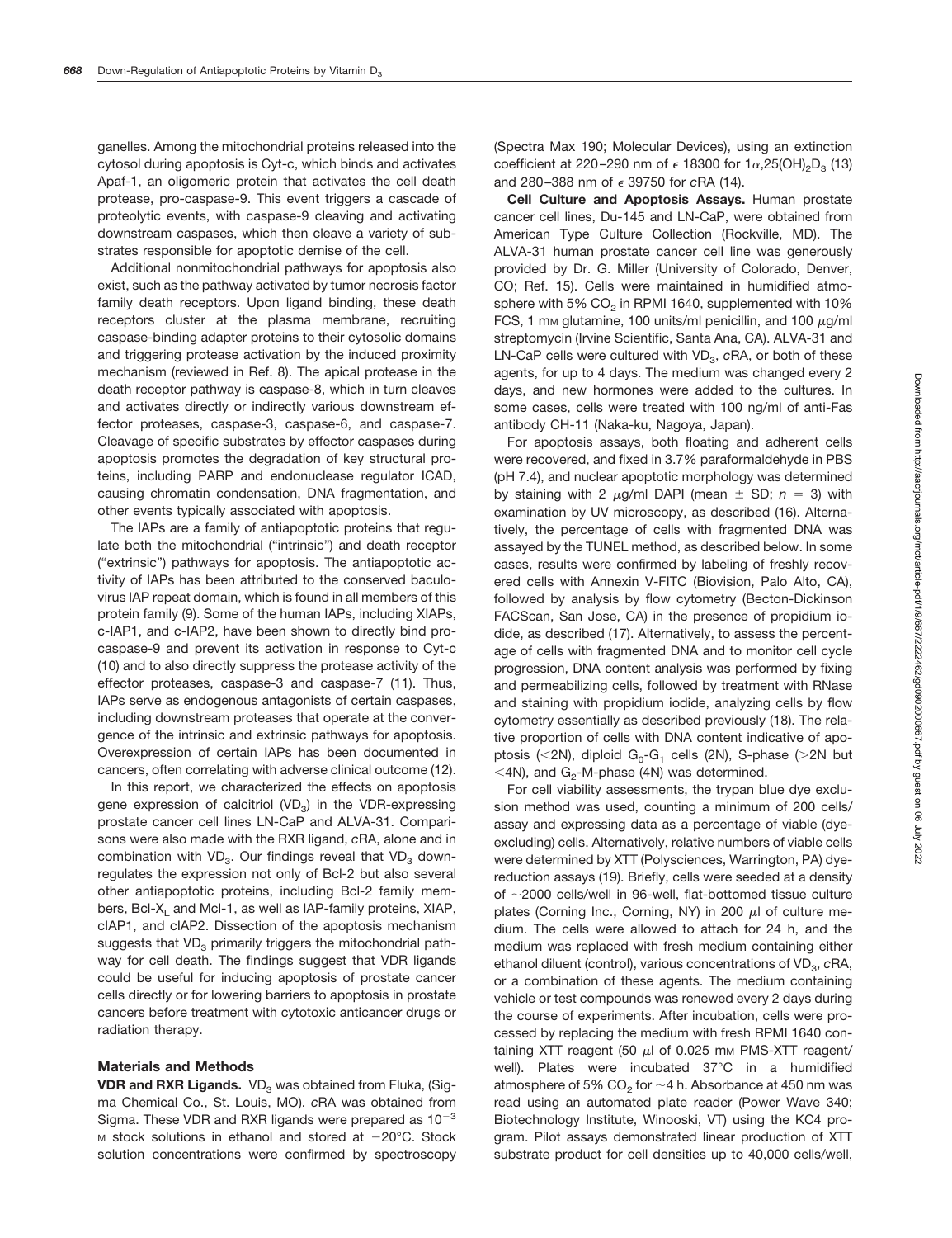which was empirically determined to be within the linear range of the assay under these culture conditions. All experiments were performed in triplicate.

**TUNEL Assays.** Floating and adherent cells were harvested by trypsinization of cells into culture medium, pelleted by centrifugation, and fixed in 1% formaldehyde in PBS (Sigma) for 15 min on ice. Cells were then recentrifuged at  $\sim$ 200  $\times$  q for 5 min, washed with PBS, and treated with 70% ethyl alcohol. Then,  $5 \times 10^5$  cells/sample were centrifuged for 5 min, washed in PBS, and resuspended in 50  $\mu$  of a DNA deoxynucleotidyl-transferase (terminal transferase) reaction mixture (Roche Molecular Biochem, Indianapolis, IN), using the manufacturer's protocol for labeling DNA ends with Bio-16-dUTP. After incubation at 37°C for 30 min, 1 ml of PBS was added, followed by centrifugation as before. The cell pellet was suspended in 100  $\mu$  of an avidin-FITC buffer consisting of 2.8  $\mu$ g/ml Avidin-FITC (Sigma),  $4 \times$  SSC (20 $\times$ SSC: 3 M NaCl, 0.3 M sodium citrate (pH 7.0), 0.1% Triton X-100, 5% nonfat dried milk (prepared in 0.02% NaN<sub>3</sub>; Refs. 20, 21). After incubation at room temperature for 30 min in the dark, the cells were washed once in 1 ml of PBS and then resuspended in 1% formaldehyde/PBS, and propidium iodide was added to a final concentration of 5  $\mu$ g/ml (Becton-Dickinson) before analysis of samples using a fluorescenceactivated cell sorter (Becton-Dickinson FACStar-Plus), using the Cell Quest program data analysis. All experiments were repeated three times.

**Antibodies and Immunoblotting.** Cell lysates were prepared using RIPA buffer [10 mm Tris (pH 7.4), 150 mm NaCl, 1% Triton X-100, 1% sodium deoxycholate, 0.1% SDS, and 5 mm EDTA], normalized for total protein content (25  $\mu$ g of protein), and subjected to SDS-PAGE using 12% gels, followed by electrotransfer to 0.45  $\mu$ m nitrocellulose transfer membranes (Bio-Rad, Hercules, CA). Blots were incubated as described (22) with primary antibodies, including 1:250 (v/v) mouse antihuman p21 monoclonal antibody (IgG1; PharMingen, San Diego, CA), 1:1000 (v/v) mouse anti-PARP monoclonal antibody (PharMingen), 1:1000 (v/v) mouse anticaspase-8 monoclonal antibody (Alexis Corp., San Diego, CA), 2  $\mu$ g/ml purified anti-cleaved-caspase-3 rabbit polyclonal antibody (Alexis Corp.), 1:1000 (v/v) anticleavedcaspase-3 (Asp 175) rabbit polyclonal antibody (Cell Signaling, Beverly, MA), 0.05  $\mu$ g/ml mouse anti-Hsp-60 monoclonal antibody (Stressgen, San Diego, CA), 1  $\mu$ g/ml purified mouse anti- $\beta$ -tubulin monoclonal antibody, 1  $\mu$ q/ml purified mouse anti-Cyt-c monoclonal antibody (Phar-Mingen), 1:2000 (v/v) of rabbit polyclonal antisera recognizing Bcl-2, Bax, or Mcl-1 (23–25), 1:1000 (v/v) of mouse monoclonal (IgG1) specific for human BAG1 (KS6C8; Ref. 26), 1:5000 (v/v) monoclonal anti  $\beta$ -actin clone AC-15 mouse ascites fluid (Sigma), 1:1000 (v/v) GFP rabbit polyclonal antibody (Santa Cruz Biotechnology, Santa Cruz, CA), 1:200 (v/v) cIAP1 rabbit polyclonal antibody (Santa Cruz Biotechnology), 1:250 (v/v) hILP (XIAP) mouse monoclonal antibody, and 1.5  $\mu$ g/ml affinity-purified rabbit antihuman/mouse cIAP2 (R&D Systems, Minneapolis, MN). Immunodetection was accomplished using horseradish peroxidaseconjugated secondary antibodies (Bio-Rad, Hercules, CA) and an enhanced chemiluminescence detection method

(ECL; Amersham/Pharmacia Biotechnology) with exposure to X-ray film (XAR; Eastman Kodak Co., Rochester, NY). Protein bands were quantified by scanning densitometry (low light imaging system, Chemilmager 4000; 4000  $\times$  4.04; Alpha Innotech Corp., San Leandro, CA), and the intensity of each band was calculated as a percentage relative to the band intensity for control (untreated) samples.

**Subcellular Fractionation.** For Cyt-c release assays, ALVA-31 cells (1.2  $\times$  10<sup>6</sup> cells/10-cm dish) were treated with 0.1  $\mu$ M VD<sub>3</sub>, with or without 50  $\mu$ M zVAD-fmk (Biomol, Plymouth Meeting, PA). At various times thereafter, cells were collected for subcellular fractionation analysis, as described previously (27), with slight modifications. Briefly, cells were recovered from cultures by centrifugation, washed with icecold PBS, resuspended in  $5 \times$  volume of buffer A [20 mm HEPES-KOH (pH  $7.5$ ), 10 mm KCl, 1.5 mm MgCl<sub>2</sub>, 1 mm sodium EDTA, and 300 mm sucrosel containing protease inhibitors, and cells were lysed with 30 strokes of a Teflon homogenizer. Nuclei were discarded by centrifugation at 1,200  $\times$  g for 10 min at 4°C, and the resulting postnuclear lysates were then centrifuged at 7000  $\times$  g for 25 min at 4°C to obtain a membrane and organelle-enriched fraction (pellet) containing mitochondria. The cytosolic (supernatant) fraction was further clarified by centrifugation at 143,000  $\times$  g for 60 min at 4°C before analysis. Fractions were normalized for cell equivalents and analyzed by immunoblotting, using antibodies specific for Cyt-c (PharMingen), mitochondrial Hsp-60 (Stressgen), and cytosolic  $\beta$ -tubulin (PharMingen).

**Caspase Activity Assays.** ALVA-31 cells were stimulated with VD<sub>3</sub>, cRA, or the combination of these agents, in the presence or absence of 50  $\mu$ M zVAD-fmk. At various times thereafter, the cells were lysed on ice in caspase buffer [10 mm Tris (pH 7.3), 25 mm NaCl, 0.25% Triton X-100, and 1 mm EDTA]. Caspase activity in the resulting cell lysates was determined using fluorogenic peptide substrates, including Ac-DEVD-AFC and Ac-LEHD-AFC (Enzyme Systems, Livermore, CA), which had been prepared as stock solutions at 10 mm in DMSO and diluted into caspase buffer immediately before assays. Cell lysates (25  $\mu$ g protein) were incubated at 30 $^{\circ}$ C with 100  $\mu$ M LEDH-AFC for caspase-9 activity or DEVD-AFC for caspase-3/caspase-7 activity measurements. For caspase-8 activity assays, 40  $\mu$ M Ac-IETD-AFC (Biomol, Plymouth Meeting, PA) was used in caspase buffer [50 mm HEPES (pH 7.4), 10% sucrose, 1 mm EDTA, 0.1% 3-[(3-cholamidopropyl)dimethylammonio-1-propanesulfonate, 100 mm NaCl, and 10 mm DTT], measuring substrate cleavage at 37°C. Initial rates of substrate hydrolysis were determined using a Tecan spectroFluor fluorimeter in kinetic mode, with excitation at 400 nm and emission at 500 nm (slit width, 30 nm).

**Transfections.** ALVA-31 and LN-CaP cells were transiently transfected with various plasmids using LipofectAMINE reagent (Carlsbad, CA). Briefly, cells at  $~100\%$ confluence ( $\sim$ 2  $\times$  10<sup>5</sup> cells) in 6-well (9.4-cm<sup>2</sup>) plates (Corning, Inc., Corning, NY) in 2 ml/well of steroid-depleted medium were incubated with 1–2.2  $\mu$ g of plasmid DNA (1  $\mu$ g pEGFP versus pEGFP-Crm A; Refs. 28, 29) or 2.2 μg pRc-CMV versus pRcCMV-Bcl-2 (30) combined with 6  $\mu$ l of LipofectAMINE in a total volume of 375  $\mu$ I of Opti-MEM medium (Life Technologies, Inc., Grand Island, NY) and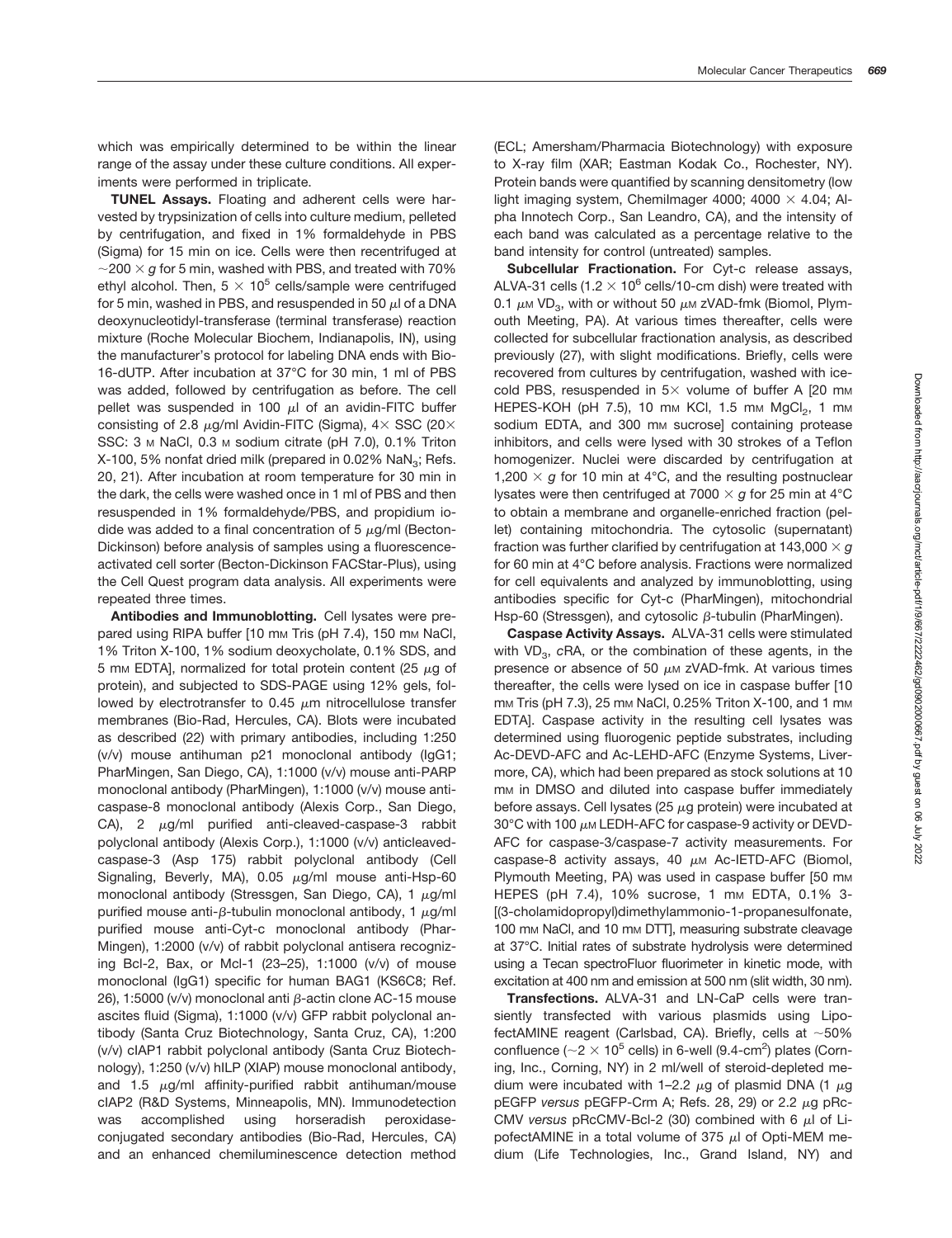incubated for  $\sim$  0.5 h. Adherent cells were washed twice with serum-free, prewarmed Opti-MEM, and then DNA/LipofectAMINE mixtures were applied in  $750-\mu l$  total volume of Opti-MEM. After culturing at 37°C and 5% CO<sub>2</sub> for 3 h, 1.5 ml of 20% charcoal-stripped FCS-containing medium was added per well. After 36 h, medium was changed to fresh RPMI 1640-deficient medium supplied with charcoalstripped FBS. 0.1  $\mu$ M VD<sub>3</sub>, CH-11 (100 ng/ml), or VP-16 (100  $\mu$ M) was added, and cells were cultured for various times before performing apoptosis or immunoblot assays. Transfection efficiencies were routinely >70% based on transfecting or cotransfecting a GFP-encoding plasmid. Both floating and adherent cells (after trypsinization) were collected 4 days after addition of  $VD_{3}$ , 1.5 days after VP-16, and 16 h after CH-11 and analyzed by DAPI staining for assessing nuclear morphology.

**Statistical Methods and Analysis.** All experiments were performed in triplicate, unless otherwise indicated, and mean values were presented as  $\pm$  SE. A one-way ANOVA was used to statistically analyze the recorded data for XTT assays. When ANOVA indicated significant differences between treatment groups with respect to one of the data sets analyzed, the Dunnett Multiple Comparisons Test was used on that data set to ascertain where the differences occurred. Data on trypan blue exclusion and Annexin V were analyzed by Mann-Whitney *U* Test (31). The software used for these analyses was Graph Pad InStat, v2.02. For all statistical tests,  $P < 0.05$  was considered to be significant.

### **Results**

Effects of VD<sub>3</sub> and *cRA* on Prostate Cancer Cell Growth. The effects of VD<sub>3</sub>, cRA, and the combination of these biological response modifiers were tested on the growth of ALVA-31 prostate cancer cells, using an XTT assay for monitoring changes in the relative numbers of viable cells over time in culture. Treatment with concentrations of  $VD<sub>3</sub>$  ranging from 1 to 100 nm suppressed the growth of ALVA-31 cells, with  $\sim$  50% reductions occurring at 6 days after adding VD<sub>3</sub> to cultures (Fig. 1*A*). *c*RA also suppressed ALVA-31 cell growth but was less potent than  $VD<sub>3</sub>$  when tested at similar concentrations. At some concentrations (Fig. 1*A, right panel*), the combination of *cRA* and  $VD<sub>3</sub>$  was superior to  $VD<sub>3</sub>$ alone at suppressing growth of ALVA-31 prostate cancer cells *in vitro*. Similar results were obtained either using LN-CaP cells instead of ALVA-31 or and when using propidium iodide staining for DNA content analysis as an alternative to XTT assays, providing evidence of  $G_1$  arrest.

The suppression of cell growth seen in cultures of prostate cancer cells treated with VD<sub>3</sub> and cRA was associated with induction of  $p21<sup>Waf1</sup>$ , an endogenous inhibitor of cyclindependent kinases (Fig. 1*B*). As determined by immunoblotting, levels of p21<sup>Waf1</sup> increased over time, with higher levels of this cell cycle inhibitor induced in cells treated with  $VD<sub>3</sub>$ than *c*RA, consistent with the differential potency in the growth-suppressing activity of these agents. Loading of equivalent amounts of protein for all samples was confirmed by incubating the same blot with anti- $\beta$ -tubulin antibody.

The XTT method does not distinguish between suppression of cell growth as a result of proliferation *versus* apo-



Fig. 1. VD<sub>3</sub> and cRA suppress growth of ALVA-31 prostate cancer cells.  $A$ , ALVA-31 cells were plated at 2000 cells/well in 96-well plates in 200  $\mu$ l of medium and cultured for up to 6 days with the indicated concentrations of VD3 (*left*), *c*RA (*middle*), or the combination (*right*) of these agents. Medium was changed every 2 days and replaced with fresh medium containing VD<sub>3</sub> and cRA. Relative numbers of viable cells were measured by XTT assay, expressing data as a percentage relative to control (diluent only) treated cells (means; *bars*, SD;  $n = 3$ ). \*, statistically significant differences ( $P < 0.05$ ). *B*, ALVA-31 cells were plated at 10<sup>6</sup> cells/10-cm dish in 10 ml of medium with 0.1  $\mu$  WD<sub>3</sub>, 1  $\mu$  cRA, or their combinations. Cell lysates were prepared after 0, 1, 2, 3, or 4 days of culture, normalized for total protein content (25 μg/lane), and subjected to SDS-PAGE immu-<br>noblot assay using anti-p21<sup>Waf1</sup>-specific antibody. The same blots were also incubated with an antibody recognizing  $\beta$ -tubulin. *C*, ALVA31 cells were cultured for 6 days with or without 5 nm  $VD<sub>3</sub>$ , 1  $\mu$ m cRA, or both of these reagents, as indicated. Cells were recovered from cultured, fixed, permeabilized, treated with RNase, and then stained with propidium iodide. DNA content was analyzed by flow cytometry, and the relative proportion of cells with DNA contents indicative of  $G_0-G_1$  phase was determined relative to cells with DNA content indicative of S or  $G_2$ -Mphase cells. A representative experiment is shown.

ptosis. Thus, to examine the effects of VD<sub>3</sub> and *cRA* on cell proliferation, we performed cell cycle analysis where cellular DNA content was measured in propidium iodide-stained cells by flow cytometry. As shown in Fig. 1*C,* even after 6 days of culture, either VD<sub>3</sub> or *cRA* had only a modest effect on prostate cancer cell cycling. In the experiment shown, for example, the ratio of cells with DNA content indicative of  $G_0$ - $G_1$  phase relative to cells in S and  $G_2$ -M phases was increased by  $<$ 15% *cRA* treatment and by  $<$ 35% by VD<sub>3</sub>. In contrast, the combination of cRA and VD<sub>3</sub> was considerably more potent at inducing  $G_0-G_1$  arrest, causing a >60% increase in the ratio of G<sub>0</sub>-G<sub>1</sub>:S/G<sub>2</sub>-M cells (Fig. 1*C*).

Effects of VD<sub>3</sub> and cRA on Apoptosis of Prostate Can**cer Cell Lines.** In addition to suppressing proliferation of prostate cancer cells, we explored whether VD<sub>3</sub>, cRA, or the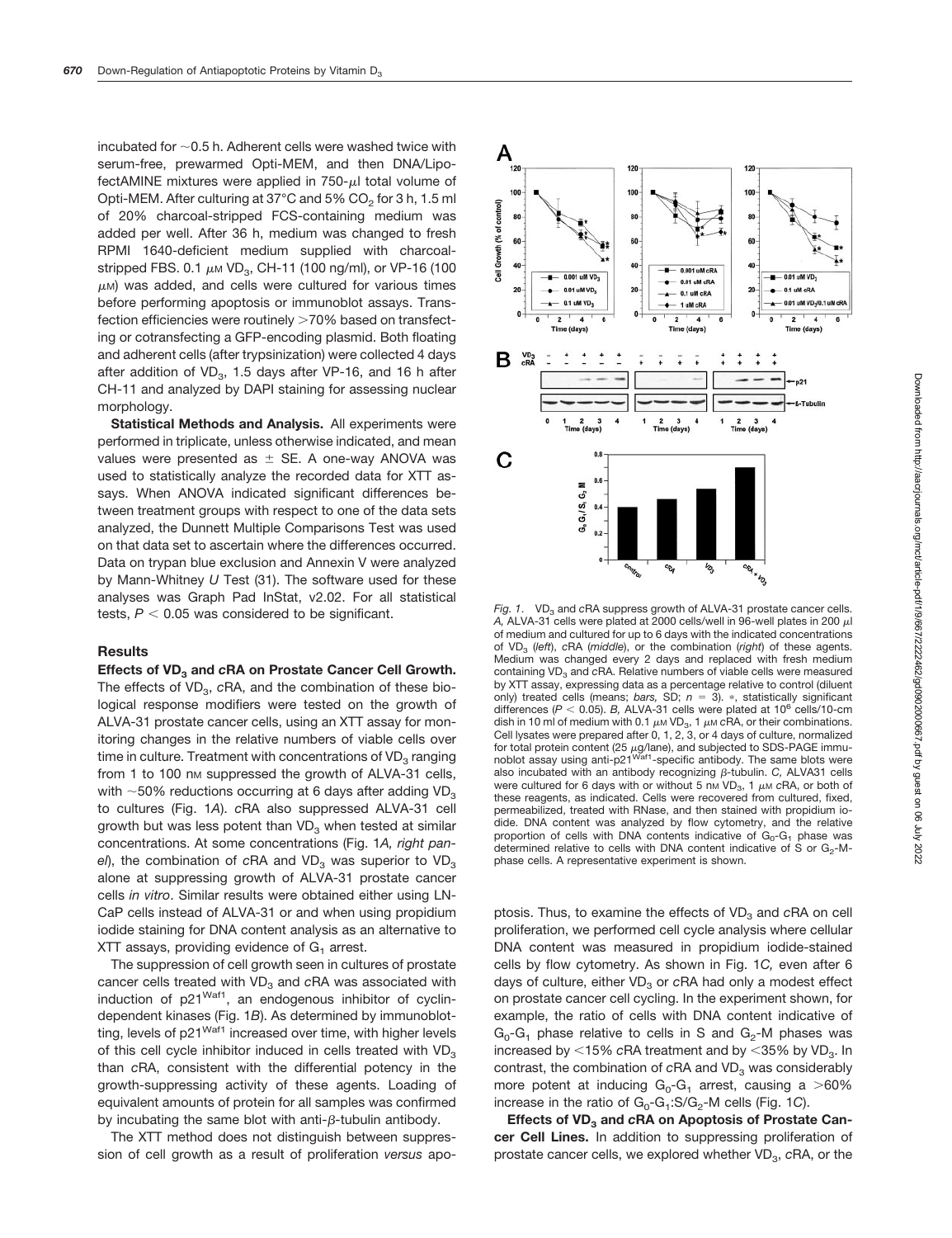



*Fig. 2.* Induction of apoptosis of prostate cancer cells by VD<sub>3</sub>. A, ALVA-31 cells were cultured with ethanol diluent (*a* and *d*), 0.1  $\mu$ M VD<sub>3</sub> (*b* and *e*), or the combination of VD<sub>3</sub> and *cRA* (*c* and *f*) for 4 days, without  $(a-c)$  or with  $(d-f)$  50  $\mu$ m zVAD-fmk. Floating and adherent cells were recovered from cultures, pooled, fixed, stained with DAPI, and then examined by UV microscopy (bar, 10  $\mu$ m). *B*, a TUNEL assay was used to determine the percentage of ALVA-31 cells with fragmented DNA, after culture for 4 days with 0.1  $\mu$ M VD<sub>3</sub>, 1  $\mu$ M cRA, or their combination. Analysis was accomplished by flow cytometry. Data are representative results from a total of three separate experiments. *C,* ALVA cells were cultured for 4 days with 0.1  $\mu$ <sub>M</sub> VD<sub>3</sub>, 1  $\mu$ <sub>M</sub> cRA, or their combination. As a control, cells were also treated with 100  $\mu$ M of the topoisomerase inhibitor, VP16. Both floating and attached cells were collected after treatment, and cell lysates were prepared, normalized for total protein content (40  $\mu$ g), and analyzed by SDS-PAGE/immunoblotting using anti-PARP antibody. The positions of the uncleaved *M*<sup>r</sup> 110,000 and cleaved *M<sub>r</sub>* 85,000 PARP bands are indicated.

combination of these agents induces apoptosis of prostate cancer cells. Examination of DAPI-stained cells by UV microscopy showed clear evidence of increased percentages of cells with typical apoptotic morphology in cultures of ALVA-31 and LN-CaP cells treated with  $VD<sub>3</sub>$  and to a lesser extent with *c*RA. Fig. 2 presents some representative results for ALVA-31 cells treated for 4 days with VD<sub>3</sub>, cRA, or the combination of these agents. Although precise time-course analysis was not performed, the onset of apoptosis and cell cycle arrest occurred with similar kinetics in cultures of prostate cancer cells treated with  $VD<sub>3</sub>$  alone or in combination with *c*RA.

To confirm that the morphological changes were attributable to apoptosis, the broad-spectrum caspase inhibitor, zVAD-fmk, was included in cultures along with VD<sub>3</sub> and cRA. As shown in Fig. 2A (panels d-f), 50 μm zVAD-fmk prevented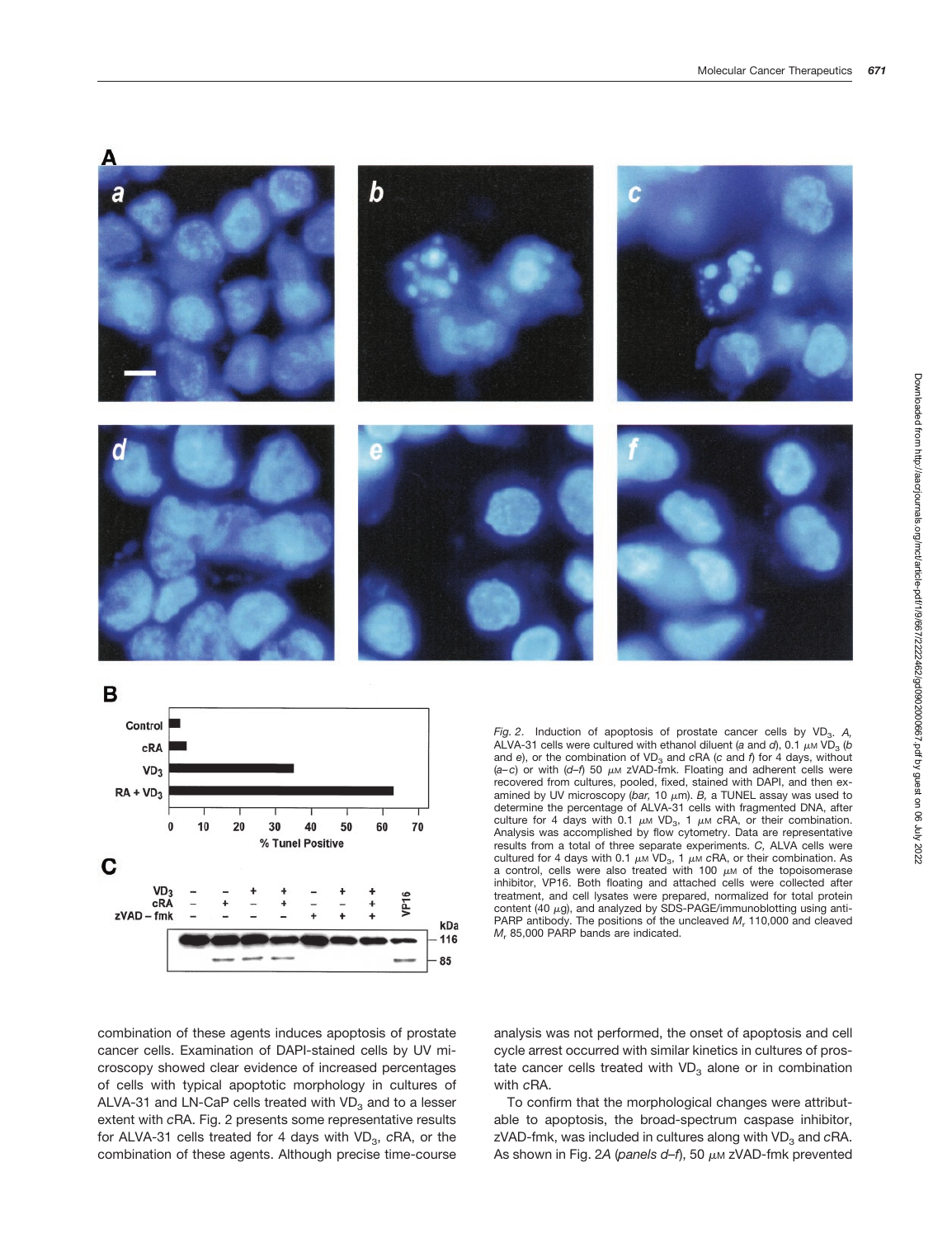

*Fig. 3.*  $VD<sub>3</sub>$  induces caspase-9 processing and activation in prostate cancer cells. *A,* immunoblot analysis was performed using lysates from ALVA-31 cells cultured with 0.1  $\mu$ M VD<sub>3</sub>, 50  $\mu$ M zVAD-fmk, or a combination of these reagents for 4 days. Alternatively, cells were treated with 100  $\mu$ M VP16 for 2 days or with 100 ng/ml CH-11 antibody for 16 h before preparing lysates. After normalizing for total protein content (25  $\mu$ g), lysates were analyzed by SDS-PAGE/immunoblotting using antibodies specific for caspase-9 (*left*), caspase-8 (*middle*), or activate (cleaved) caspase-3 (*right*). *Arrows,* the positions of: *left,* full-length and cleaved large and small subunits of caspase-9; *middle,* full-length pro-caspase-8, a partially processed form of caspase-8, and the fully processed large subunit; and *right,* the processed large subunit of caspase-3. Molecular weight markers are indicated in thousands. *B,* ALVA-31 cells were cultured with 0.1  $\mu$ M VD<sub>3</sub>, 1  $\mu$ M cRA, or both of these agents, in the absence or presence of 50  $\mu$ M zVAD-fmk. Cell lysates were prepared, normalized for total protein content, and analyzed for activity of various caspasefamily proteases using the AFC-based fluorogenic substrates: *top,* Ac-DEVD-AFC (caspase-3); *middle,* Ac-LEHD-AFC; and *below,* Ac-IETD-AFC (caspase 8). Data represent relative fluorescent units/min (means; *bars,* SD;  $n = 3$ ).

apoptosis, inhibiting chromatin condensation and nuclear fragmentation. Consistent with apoptosis induction,  $VD<sub>3</sub>$  also caused DNA fragmentation in cultured ALVA-31 and LN-CaP cells, as determined by TUNEL assays (Fig. 2*B* and data not shown). *c*RA, in contrast, was not effective at inducing significant increases in TUNEL-positive cells, although the combination of *cRA* and VD<sub>3</sub> was slightly more potent than either agent individually (Fig. 2*B*). Similar conclusions were reached by using an Annexin V/propidium iodide staining method to measure percentages of apoptotic cells, as well as based on DNA content analysis where the proportion of cells with subdiploid amounts of DNA were measured (not shown).

During apoptosis, activated caspases cleave various substrate proteins, including the nuclear protein PARP (32). We therefore assessed the effects of VD<sub>3</sub> and *cRA* on PARP cleavage by immunoblot analysis. VD<sub>3</sub>, cRA, and the combination of these agents induced cleavage of  $M_r \sim 110,000$ PARP, producing the  $M_r \sim 85,000$  proteolytic product typical of caspase digestion (Fig. 2*C*). PARP cleavage was blocked by culturing ALVA-31 cells with caspase inhibitor, zVAD-fmk.

Assessment of Caspase Cleavage Patterns in VD<sub>3</sub>**treated Prostate Cancer Cells.** To preliminarily assess which caspase activation pathway might be responsible for



 $Fig. 4. VD<sub>3</sub>$  induces caspase-independent release of Cyt-c from mitochondria. ALVA-31 cells were cultured with 0.1  $\mu$ M VD<sub>3</sub> alone or together with 50  $\mu$ M caspase inhibitor zVAD-fmk, where zVAD-fmk was added to cultures 12 h before VD<sub>3</sub>. Medium was changed every 2 days, replenishing VD<sub>3</sub> and zVAD-fmk. The cells were lysed in isotonic, detergent-free solution 4 days after addition of VD<sub>2</sub>. Mitochondria-containing membrane (*M*) and cytosolic (*C*) fractions were prepared, normalized for cell equivalents, and analyzed by SDS-PAGE/immunoblotting using anti-Cyt-c antibody, as well as antibodies recognizing mitochondrial Hsp60 and cytosolic  $B$ -tubulin which served as loading controls, and verifying proper fractionation.

VD3-mediated apoptosis, we analyzed lysates from ALVA-31 cells by immunoblotting using antibodies recognizing either caspase-8 or caspase-9, the apical proteases in the extrinsic and intrinsic pathways, respectively. As shown in Fig. 3*A,*  $VD<sub>3</sub>$  induced cleavage of pro-caspase-9, as ascertained by reduced levels of the  $M_r \sim 50,000$  proform and appearance of a  $M_r \sim 35,000$  band corresponding to the large subunit of processed caspase-9. The cleavage of pro-caspase-9 was partially blocked by zVAD-fmk, demonstrating the specificity of these results. Treatment of cells with the DNA-damaging agent VP16 served as a control for an apoptotic stimulus known to activate the intrinsic pathway. In contrast to caspase-9, treatment of prostate cancer cells with  $VD<sub>3</sub>$  failed to induce proteolytic cleavage of pro-caspase-8. As a control, culturing cells with anti-Fas antibody, CH-11, a known inducer of caspase-8 processing (Fig. 3*A*), stimulated caspase-8 cleavage. In addition to caspase-9,  $VD<sub>3</sub>$  also induced cleavage of pro-caspase-3, a downstream effector protease. Active caspase-3 was detected using an antibody that specifically recognizes the cleaved large subunit of the processed protease (Fig. 3*A*).

Caspase activity in  $VD_{3}$ -treated prostate cancer cells was also assessed by enzyme assays, measuring hydrolysis of fluorogenic peptide substrates in cell lysates. As shown in Fig. 3*B*, VD<sub>2</sub> induced increases in protease activity cleaving the caspase-9 substrate Ac-LEHD-AFC and the caspase-3 substrate Ac-DEVD-AFC but not the caspase-8 substrate Ac-IETD-AFC. Treatment of prostate cancer cells with anti-Fas antibody (CH-11) or VP16 served as positive controls for activation of caspase-8 and caspase-9, respectively (Fig. 3*B*).

**VD3 Induces Caspase-independent Release of Cyt-c from Mitochondria.** Because Caspase-9 activation commonly results from release of mitochondrial Cyt-c (33), we explored the effects of  $VD<sub>3</sub>$  on Cyt-c using subcellular fractionation methods. For these experiments, mitochondriacontaining membrane (M) and soluble cytosolic (C) fractions were compared by immunoblotting using anti-Cyt-c antibody. As shown in Fig. 4, nearly all of the Cyt-c was found in M fractions before  $VD_{3}$  treatment. After culturing prostate cancer cells with VD<sub>3</sub>, marked increases in cytosolic Cyt-c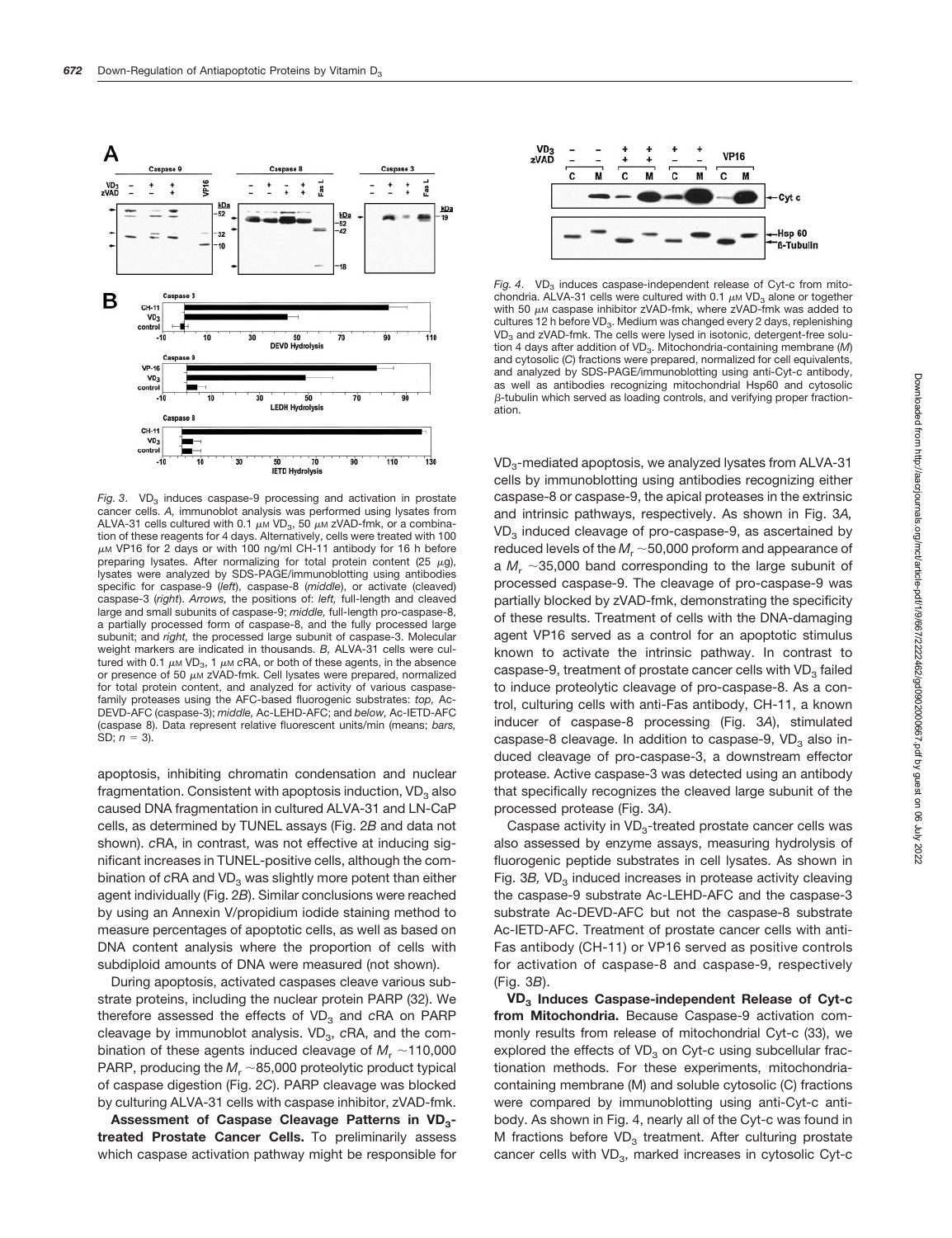were detected. The release of Cyt-c into the cytosol was not inhibited by zVAD-fmk, indicating a caspase-independent process. Incubating the same blots with antibodies to mitochondrial Hsp60 and cytosolic  $\beta$ -tubulin confirmed successful fractionation of the relevant cellular compartments (Fig. 4). Taken together, these data suggest that  $VD<sub>3</sub>$  directly induces release of Cyt-c from mitochondria without requirement for caspases.

**Enforced Overexpression of Bcl-2 Protects Prostate** Cancer Cells from VD<sub>3</sub>-induced Apoptosis. To further explore the whether  $VD<sub>3</sub>$  induces apoptosis primarily through the intrinsic pathway, we transiently transfected ALVA-31 cells with a plasmid encoding Bcl-2 protein, an inhibitor of Cyt-c release and suppressor of the intrinsic pathway for caspase activation. In addition, transfectants were generated that express the CrmA protein, a potent inhibitor of caspase-8, which suppresses the extrinsic pathway for cell death (34). Expression of plasmid-derived Bcl-2 and CrmA proteins was verified by immunoblotting. Comparisons were made with control-transfected ALVA-31 cells that received the same plasmid lacking a cDNA insert (Fig. 5, *A* and *B*). Expression efficiency was similar for all transfectants, as determined by cotransfection with a GFP encoding plasmid.

ALVA-31 cells overexpressing Bcl-2 displayed marked resistance to apoptosis induced either by  $VD<sub>3</sub>$  or by the DNAdamaging agent VP16 (Fig. 5*C*), which was included as a positive control (35). In contrast, CrmA expression in ALVA-31 cells had comparatively little effect on  $VD_{3}$ -induced apoptosis (Fig. 5*D*). Although reducing the percentage of apoptotic cells, CrmA-mediated protection from  $VD<sub>3</sub>$  failed to reach statistical significance, suggesting a relatively minor role for the extrinsic pathway in  $VD<sub>3</sub>$ -induced apoptosis. In contrast, CrmA potently protected ALVA-31 cells from apoptosis induced by anti-Fas antibody CH11 (Fig. 5*D*), confirming the functionality of this antiapoptotic protein. Altogether, these data lend further support to the contention that  $VD<sub>3</sub>$  induces apoptosis predominantly through the intrinsic pathway.

**VD3 Down-Regulates Expression of Antiapoptotic Bcl-2 Family Proteins in Prostate Cancer Cells.** Because Bcl-2 family members are critical regulators of mitochondrial release of Cyt-c (8), we assessed the effects of VD<sub>3</sub>, cRA, and the combination of these agents on the expression of the Bcl-2 family proteins Bcl-2, Bcl-X<sub>L</sub>, Mcl-1, Bax, and Bak by immunoblotting. For these experiments, ALVA-31 cells were cultured for 1–4 days with 0.1  $\mu$ M VD<sub>3</sub>, 1  $\mu$ M cRA, or the combination of these reagents (note that the combination of 0.1  $\mu$ M VD<sub>3</sub> and 1  $\mu$ M cRA showed similar cell growth suppression and apoptotic effects compared with 0.05  $\mu$ M VD<sub>3</sub>  $+$  0.5  $\mu$ m cRA; data not shown). Lysates were prepared on sequential days (1–4 days) and analyzed by immunoblotting, using antibodies specific for these Bcl-2-family proteins. At 0.1  $\mu$ M, a pharmacologically relevant concentration, VD<sub>3</sub> induced time-dependent declines in the steady-state levels of antiapoptotic proteins Bcl-2, Bcl-X<sub>1</sub>, and Mcl-1, without substantially changing the levels of proapoptotic proteins, Bax and Bak (Fig. 6). On the basis of quantification of the data by scanning densitometry, reductions in the steady-state levels of Bcl-2, Bcl-X<sub>L</sub>, and Mcl-1 began within 1 day of treatment



 $Fig. 5.$  Overexpression of Bcl-2 suppresses  $VD<sub>3</sub>$ -induced apoptosis. ALVA-31 cells were transiently transfected with pRcCMV control or pRc-CMV-Bcl-2 plasmids (*A*) or with pEGFP ("GFP") or pEGFP-CrmA (*B*). Lysates were prepared from transiently transfected cells treated with vehicle and apoptosis-inducing agents  $(VD<sub>3</sub>$  and VP-16) normalized for total protein content (25  $\mu$ g/lane) and analyzed by SDS-PAGE/immunoblotting using antibodies specific for Bcl-2 (*A*) and GFP (*B*). Blots were also incubated with anti- $\beta$ -tubulin antibody as a control for loading. *C* and D, transfectants of ALVA-31 cells were cultured with or without 0.1  $\mu$ MVD<sub>3</sub> for 4 days, 100  $\mu$ M VP16 for 1.5 days, or 100 ng/ml CH11 antibody for 16 h, as indicated, and the percentage of apoptotic cells was determined by DAPI staining (means; bars, SD;  $n = 3$ ).

with VD<sub>3</sub>, declining to  $\sim$  20–25% of control by 2–3 days (Fig. 6C).  $cRA$  (1  $\mu$ M) was comparatively less potent than VD<sub>3</sub> (0.1  $\mu$ M) at inducing decreases in the levels of Bcl-2 and Bcl-X<sub>1</sub>, although its effects on McI-1 expression were similar to  $VD<sub>3</sub>$ at the doses tested. The combination of cRA and VD<sub>3</sub> was only slightly more effective than VD<sub>2</sub> alone at reducing expression of antiapoptotic Bcl-2 family proteins, with the clearest difference observed for Bcl-X<sub>L</sub> (Fig. 6C). These effects of VD<sub>3</sub> and cRA on expression of Bcl-2 family proteins were caspase-independent, as determined by experiments in which ALVA-31 cells were pretreated with zVAD-fmk, demonstrating that VD<sub>3</sub> and cRA reduce levels of these proteins even in the presence of a broad-spectrum caspase inhibitor (data not shown).

**VD<sub>3</sub>** Reduces Levels of Bag1L Protein. Although VD<sub>3</sub> was found to suppress the expression of several antiapoptotic Bcl-2 family proteins, we explored the possibility that this steroid hormone might additionally have effects on other apoptosis regulators. The human *BAG1* gene encodes at least two Hsp70-binding proteins, including  $M_r \sim 50,000$  nuclear and  $M_r \sim 36,000$  cytosolic proteins, which have been implicated in apoptosis suppression and other functions (26, 36). We examined the effects of VD<sub>3</sub>, cRA, and the combination of these agents on levels of p36 Bag1 and p50 Bag1L in ALVA-31 prostate cancer cells by immunoblotting, as described above. When applied individually, VD<sub>3</sub> and *c*RA each profoundly down-regulated levels of p50 Bag1L, having less inhibitory influence on p36 Bag1 (Fig. 6*B*). The combination of VD<sub>3</sub> and cRA resulted in more rapid decline in p50 Bag1L levels compared with treatment of ALVA-31 cells with either agent alone (Fig. 6*C*). Thus, in addition to Bcl-2 family pro-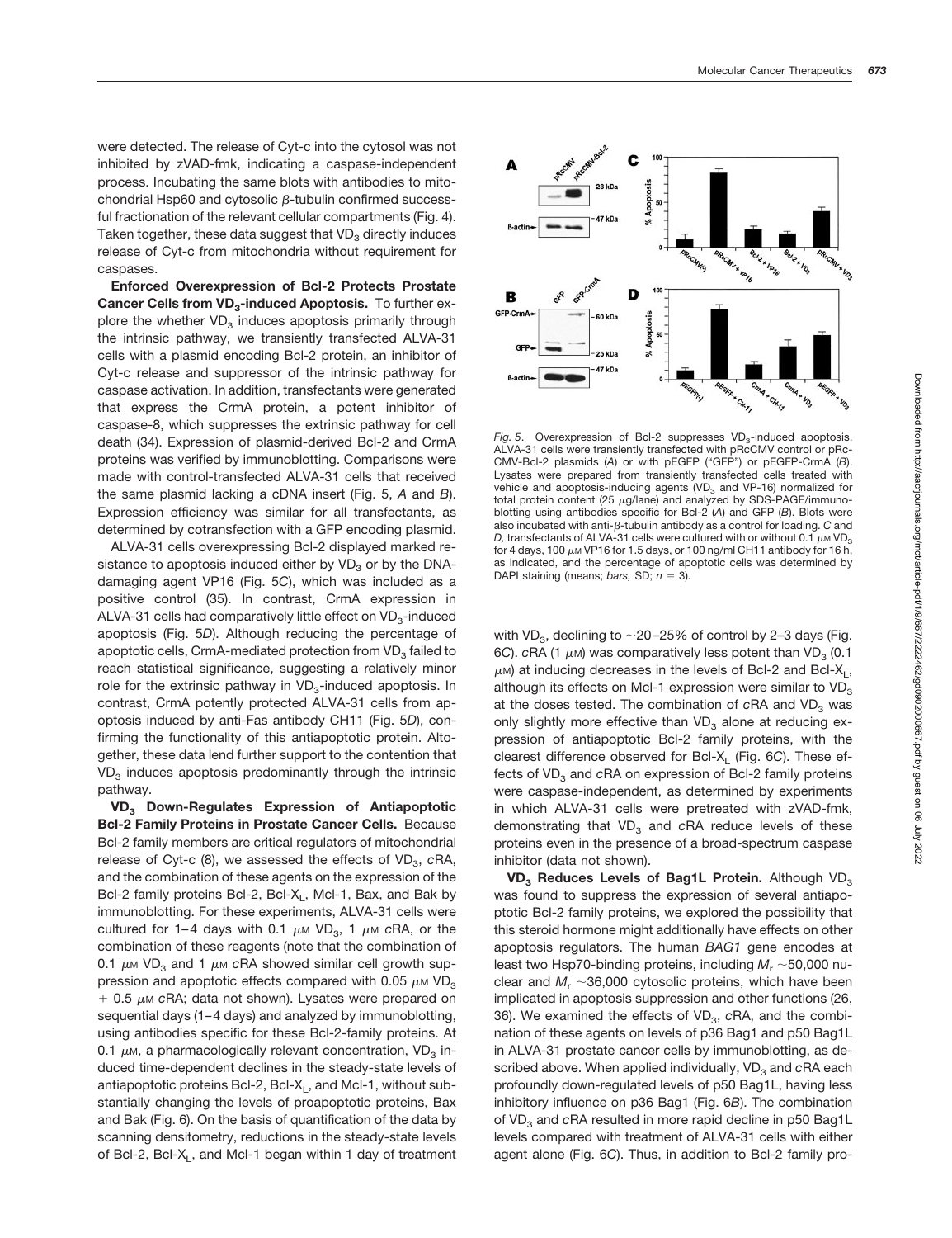

pression of antiapoptotic proteins in prostate cancer cell lines. *A,* ALVA cells were cultured for 1–4 days with 0.1  $\mu$ M VD<sub>3</sub>, 1  $\mu$ M *c*RA, or their combination. Cell lysates were prepared, normalized for total protein content (25  $\mu$ g/lane), and subjected to SDS-PAGE/immunoblot assay (12% gels) using various antibodies. All data are representative of at least three experiments. *A,* the time course of changes in protein levels was examined for Bcl-2, Bcl-X<sub>1</sub>, and Bax, using  $\beta$ -actin as a control. *B*, side-byside comparisons of effects of VD3, *c*RA, and the combination of VD<sub>3</sub> and cRA were performed at days 1–4, using antibodies recognizing Mcl-1, p50 Bag1L, and p36 Bag1, with  $\beta$ -tubulin serving as a control. *C,* immunoblot data were quantified by scanning densitometry, normalized relative to  $\beta$ -actin or  $\beta$ -tubulin loading controls, and expressed as a percentage relative to diluent-treated (control) cells. Representative data for Bcl-2, Bcl-X<sub>L</sub>, Mcl-1, Bag1L, and Bax are presented.

teins,  $VD<sub>3</sub>$  also inhibits expression of Bag1L. The reductions in Bag1L levels induced by VD<sub>3</sub> and cRA were caspaseindependent, as determined by experiments in which ALVA-31 cells were pretreated with zVAD-fmk, demonstrating that VD<sub>3</sub> and *cRA* reduce levels of Bag1L even in the presence of a broad-spectrum caspase inhibitor (data not shown).

**VD3 Reduces Levels of IAP-Family Proteins in VDRexpressing Prostate Cancer Cells.** The human IAP-family members XIAP, cIAP1 and cIAP2 are antiapoptotic proteins, which have been demonstrated to directly bind and inhibit certain caspases (11, 37). We analyzed the effects of 0.1  $\mu$ M VD<sub>3</sub>, 1  $\mu$ M *cRA*, and the combination of VD<sub>3</sub> and *cRA* on levels of XIAP (Fig. 7*A*), cIAP1 (Fig. 7*B*), and cIAP2 (Fig. 7*C*) proteins by immunoblotting in the VDR-expressing prostate

cancer cell lines ALVA-31 and LN-CaP. The VDR-insensitive prostate cancer line Du-145 was also tested, as a control.  $VD<sub>3</sub>$  reduced levels of XIAP and cIAP1 in both ALVA-31 and LN-CaP but not Du-145 cells. Levels of cIAP2 were also reduced in LN-CaP cells treated with  $VD<sub>3</sub>$  but not in the other cell lines tested. Pretreatment of cells with zVAD-fmk demonstrated that  $VD_{3}$ -induced reductions in levels of IAPs were largely, but not entirely, caspase-independent (Fig. 7).

*c*RA had more variable effects on IAP expression, slightly reducing XIAP levels in ALVA-31 and LN-CaP cells, partially depressing levels of cIAP1 in LN-CaP but not ALVA-31, and markedly reducing levels of cIAP2 in LN-CaP but not ALVA-31 cells. IAP expression was not affected by *c*RA treatment of Du-145 cells (Fig. 7). Treatment of ALVA-31 and LN-CaP cells with the combination of VD<sub>3</sub> and *cRA* resulted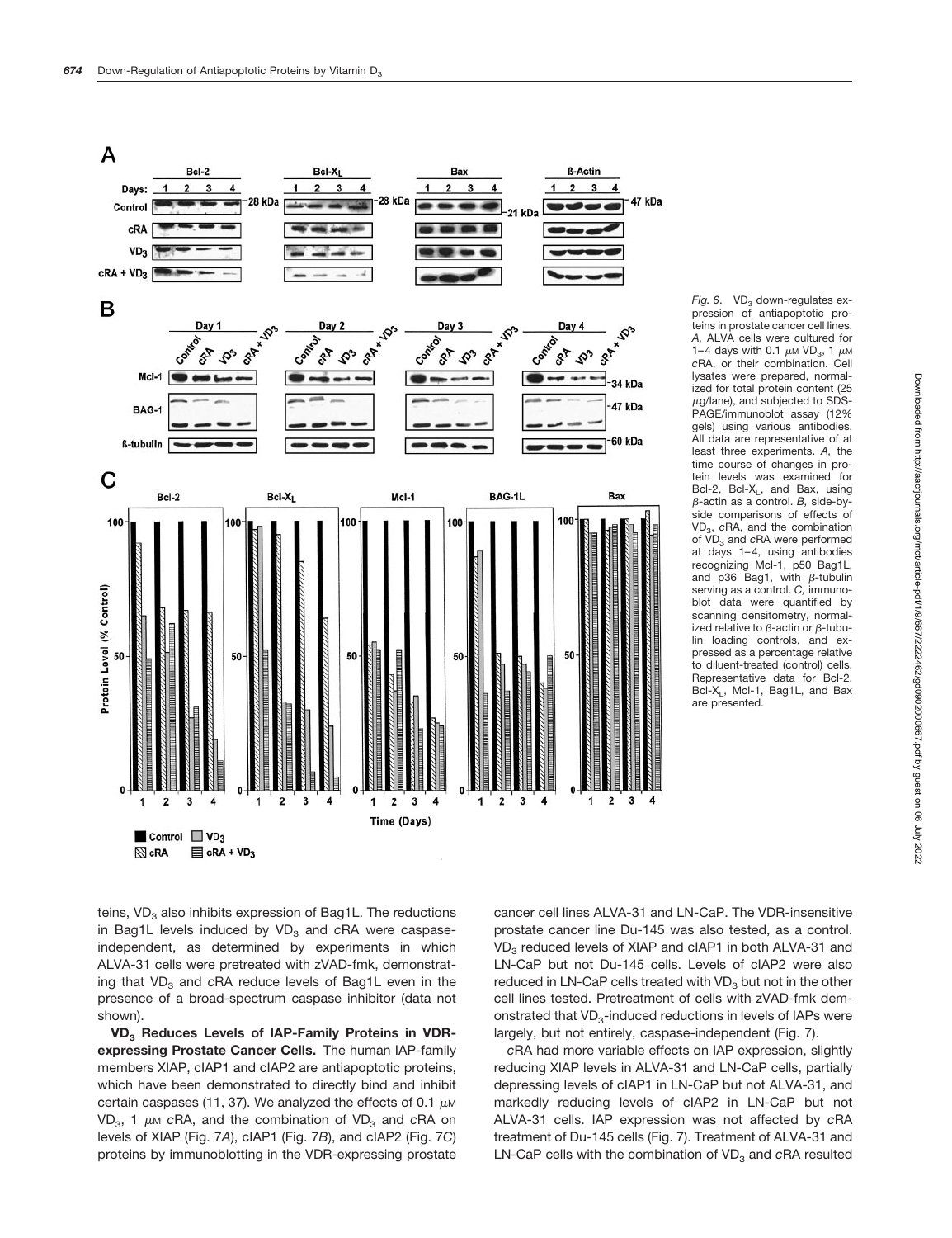

*Fig. 7.* VD<sub>3</sub> reduces levels of IAP-family proteins in prostate cancer cell lines. Prostate cancer cell lines ALVA-31 (*left*), LN-CaP (*middle*), and Du-145 (*right*) were cultured for 4 days with 0.1  $\mu$  M VD<sub>3</sub>, 1  $\mu$  *M* cRA, or their combinations. In some cases, 50  $\mu$ M caspase inhibitor zVAD-fmk was added to cultures 12 h before VD<sub>3</sub> and cRA. Medium was changed every 2 days, replenishing VD<sub>3</sub>, cRA, and zVAD-fmk. Cell lysates were prepared, normalized for total protein content (25  $\mu$ g/lane), and subjected to SDS-PAGE/immunoblot assay (12% gels) using antibodies recognizing XIAP

in suppression of IAP-family proteins, similar to  $VD<sub>3</sub>$  alone. Again, the suppression of IAP expression by the combination of cRA and VD<sub>3</sub> was partially caspase-independent.

## **Discussion**

The discovery of VDR within the epithelial cells of the prostate almost a decade ago initiated numerous studies to explore the effects of VDR ligands on malignant cells originating from this gland, demonstrating that  $VD<sub>3</sub>$  is capable of inhibiting the growth of at least some prostate cancers (1). Recent investigations have provided evidence that this growth inhibition involves both reduced cell division and increased apoptosis (6). Here we confirmed the apoptosisinducing effects of the naturally occurring VDR ligand,  $VD_{3}$ , on two VDR-expressing prostate cancer cell lines ALVA-31 and LN-CaP and explored the mechanisms involved.

Our data indicate that  $VD<sub>3</sub>$  activates the intrinsic pathway for apoptosis in prostate cancer cell lines. The evidence supporting this conclusion includes: (*a*) proteolytic processing of pro-caspase-9 but not pro-caspase-8; (*b*) induction of LEHD (caspase-9) but not IETD (caspase-8) protease activity; (*c*) caspase-independent release of Cyt-c from mitochondria; and (d) suppression of VD<sub>3</sub>-induced apoptosis by overexpression of Bcl-2 but not CrmA. These findings thus confirm and extend previous studies of the action of  $VD<sub>3</sub>$  in human prostate cancer cell lines (6).

The mechanism by which  $VD<sub>3</sub>$  induces mitochondrial release of Cyt-c remains to be elucidated. One potential mechanism involves reducing expression of antiapoptotic Bcl-2 family proteins, Bcl-2, Bcl-X $_1$ , and Mcl-1, without affecting levels of proapoptotic proteins, Bax and Bak. Bcl-2 family proteins are central regulators of Cyt-c release from mitochondria, with ratios of anti- and proapoptotic Bcl-2 family members dictating whether Cyt-c remains sequestered in these organelles or is released into the cytosol (reviewed in Ref. 8). Thus,  $VD_{3}$ -mediated down-regulation of the expression of these antiapoptotic Bcl-2 family proteins may precipitate Cyt-c release in prostate cancer cells. Future studies will determine whether  $VD<sub>3</sub>$  induces reductions in Bcl-2, Bcl-X<sub>L</sub>, and Mcl-1 protein levels through direct transcriptional mechanisms *versus* alternative indirect mechanisms that may involve posttranscriptional steps in gene regulation. In this regard, the delayed time course with which  $VD<sub>3</sub>$  triggers reductions in Bcl-2-family proteins tends to suggest an indirect mechanism.

In addition to Bcl-2-family proteins, we observed that  $VD<sub>3</sub>$ also reduced levels of other types of proteins known to be involved in apoptosis suppression, including IAP-family members. Although it is possible that  $VD<sub>3</sub>$  directly reduces expression of IAP-family gene via VDR-mediated transcriptional mechanisms, the expression of XIAP, cIAP1, and cIAP2 has been reported to be controlled largely through

<sup>(</sup>*A*), cIAP1 (*B*), or cIAP2 (*C*), followed by antibody detection using an ECL methods with exposure to X-ray film. Immunoblot data (*top*) were quantified by scanning densitometry, expressing results as a percentage relative to diluent-treated (*control*) cells (*bottom*). All data are representative of at least three experiments.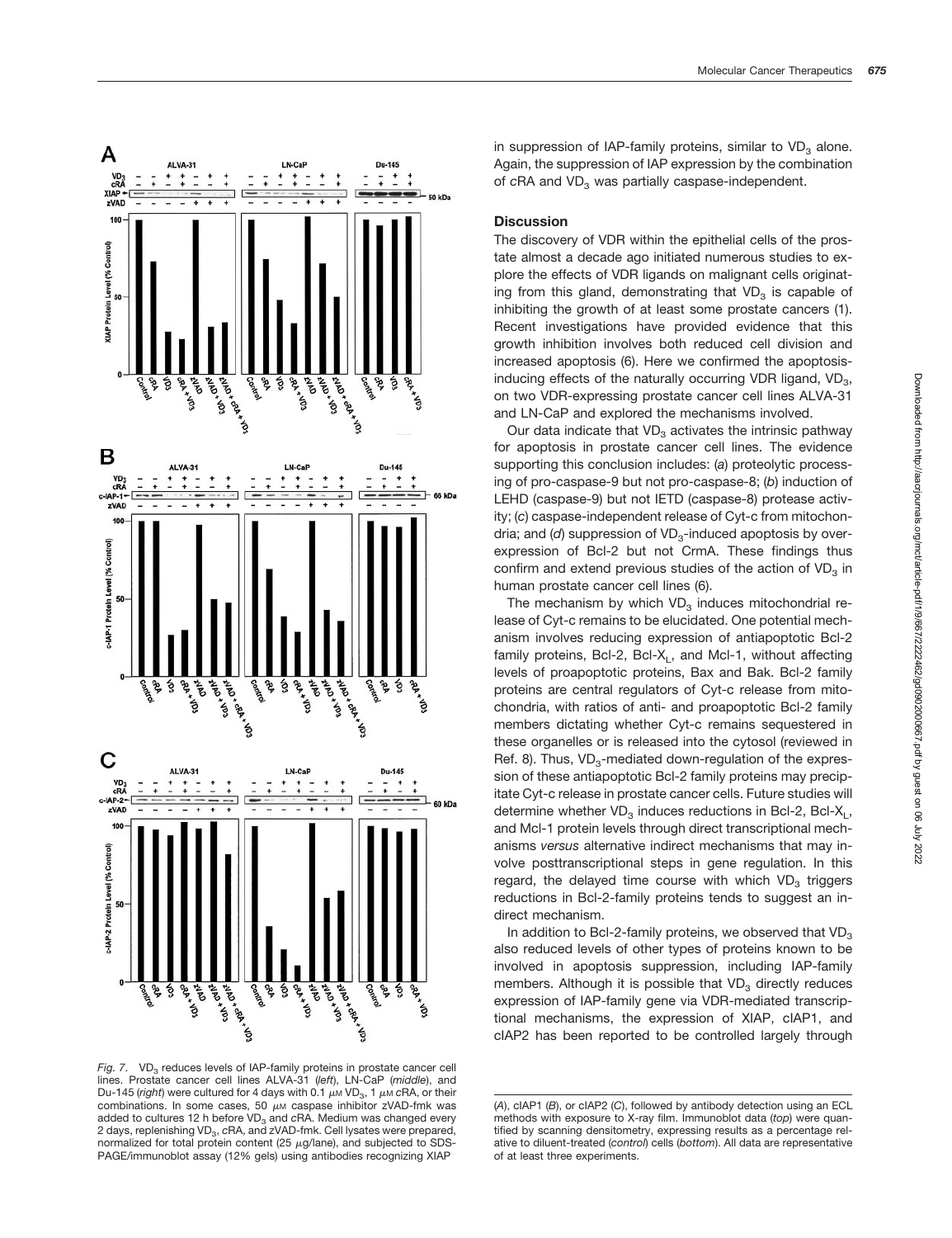posttranscriptional mechanisms (38, 39). In this regard, these members of the IAP-family possess an E3-like function because of their ability to bind ubiquitin-conjugating enzymes, inducing their own proteasome-dependent degradation (40). Thus,  $VD<sub>3</sub>$  may reduce expression of IAPs by indirect mechanisms. Moreover, more than one mechanism may contribute to the reduced levels of IAPs seen in  $VD_{3}$ -treated prostate cancer cells, given that a caspase-inhibitory compound ( $z$ VAD-fmk) partially prevented VD<sub>3</sub>-mediated down-regulation of some IAPs in some prostate cancer cell lines.

The caspases that are inhibited by XIAP, cIAP1, and cIAP2 operate in the intrinsic pathway (caspase-9) and at the convergence of the intrinsic and extrinsic pathways (caspase-3 and caspase-7). Thus, the ability of  $VD<sub>3</sub>$  to activate the intrinsic pathway could be partly attributable to its effects on IAP expression. However, IAP-family proteins operate downstream of Cyt-c release (11). Thus, although reduced levels of XIAP, cIAP1, and cIAP2 would be expected to lower the threshold of caspase activity needed to execute the apoptotic program, it would not be sufficient to cause Cyt-c release. Consequently, we favor the idea that effects of  $VD<sub>3</sub>$ on Bcl-2 family protein are more likely to explain the ability of this steroid hormone to trigger apoptosis of prostate cancer cell.

Interestingly, VD<sub>2</sub> reduced expression of Bag1L, a Hsp70binding nuclear protein that has been shown to suppress apoptosis when overexpressed in breast cancer cell lines through an unknown mechanism (41). Bag1L has several potential functions, including modulating the transcriptional activity of steroid/retinoid family transcription factors. In this regard, we demonstrated previously that  $VD<sub>3</sub>$  induces association of VDR with Bag1L and provided evidence that Bag1L enhances the transcriptional activity of VDR in cells (42). The down-regulation of Bag1L protein levels seen in VD<sub>3</sub>-treated cells thus suggests the possibility of a negative feedback mechanism in which reduced levels of Bag1L would be expected to render cells more resistant to VDR ligands. Consequently, the inhibitory effect of  $VD<sub>3</sub>$  on prostate cancer cells may be self-limited.

Because VDR binds its cognate response elements in target genes as either a homodimer (VDR/VDR) or heterodimer (VDR/RXR), we contrasted the effects of  $VD<sub>3</sub>$  alone and in combination with a RXR ligand, *c*RA. Although addition of cRA may reduce the amounts of VD<sub>3</sub> required to achieve reductions in antiapoptotic proteins, the net effect of using VD<sub>3</sub> in combination with cRA was not clearly superior to  $VD<sub>3</sub>$  alone. However, this issue deserves further investigation, particularly with respect to contrasting various synthetic ligands for VDR and RXR in an effort to identify synergistic combinations that might permit potent anticancer activity with reduced side effects. In this regard, combined treatment of some types of human tumor lines (*e.g.,* NCI-H82, HL-60, and MCF-7) with VDR and RXR ligands has been shown previously to provide superior growth-inhibitory activity compared with either agent individually (43–46). Also, it should be noted that although  $VD<sub>3</sub>$  acts through both nuclear VDR-dependent as well as through nongenomic mechanisms, for example causing rapid changes in uptake of Ca<sup>+2</sup> in the intestine (47), it has been shown clearly that

VDR is necessary for the growth-inhibitory actions of this ligand.

Taken together, the data reported here indicate that  $VD<sub>3</sub>$ reduces expression of multiple antiapoptotic proteins in sensitive prostate cancer cell lines and that it promotes induction of apoptosis via the mitochondrial (intrinsic) pathway. These findings suggest the possibility of using VDR ligands to reduce thresholds for apoptosis, thus sensitizing prostate cancer cells to the cytotoxic actions of conventional chemotherapeutic drugs and X-irradiation, which also generally induces apoptosis via the intrinsic pathway. An important consideration in applications of  $VD<sub>3</sub>$  for prostate cancer treatment is selecting patients whose tumors express VDR and in which VDR is transcriptionally competent, as revealed by the lack of efficacy of  $VD<sub>3</sub>$  in Du-145 prostate cancer cells. Thus,  $VD<sub>3</sub>$ -based therapy for prostate cancer may be most applicable to early-stage tumors. Also, the ability of  $VD<sub>3</sub>$  to reduce expression of Bag1L suggests that  $VD<sub>3</sub>$  responses will be self-limiting, necessitating that careful consideration is given to the sequencing and timing of combination therapies using  $VD<sub>3</sub>$  together with chemotherapy or radiotherapy. These and other issues require further investigation if natural or synthetic ligands of VDR are to be optimally exploited for the treatment of prostate cancer.

#### **Acknowledgments**

We thank Drs. H. F. DeLuca and M. R. Uskokovic for VD<sub>3</sub>, G. Miller for ALVA-31 cells, and April Sawyer and Rachel Cornell for manuscript preparation. We also thank Drs. K. Welsch, B. Guo, A. Schimmel, M. Naito, F. Stenner-Liewen, M. Renatus, and J. Zapata for valuable discussions and reagents. We acknowledge Eric Watanabe, Juddesign, for excellent graphic art presentations.

#### **References**

1. Gross, C., Peehl, D. M., and Feldman, D. Vitamin D and prostate cancer. *In:* D. Feldman, F. H. Glorieux, and W. P. Pike (eds.), Vitamin D, pp. 1125–1200. San Diego: Academic Press, 1997.

2. DeLuca, H. F. The vitamin D story: a collaborative effort of basic science and clinical medicine. FASEB J., *2:* 224–236, 1988.

3. Darwish, H. M., and DeLuca, H. F. Recent advances in the molecular biology of vitamin D action. Prog. Nucleic Acid Res. Mol. Biol., *53:* 321– 344, 1996.

4. Glass, C. K. Differential recognition of target genes by nuclear receptor monomers, dimers, and heterodimers. Endocr. Rev., *15:* 391–407, 1994.

5. Blutt, S. E., Allegretto, E. A., Pike, J. W., and Weigel, N. L. 1,25- Dihydroxyvitamin D<sub>3</sub> and 9-cis-retinoic acid act synergistically to inhibit the growth of LNCaP prostate cells and cause accumulation of cells in  $G_1$ . Endocrinology, *138:* 1431–1437, 1997.

6. Blutt, S. E., McDonnell, T. J., Polek, T. C., and Weigel, N. L. Calcitriolinduced apoptosis in LNCaP cells is blocked by overexpression of Bcl-2. Endocrinology, *141:* 10–17, 2000.

7. Reed, J. C. Apoptosis. *In:* J. N. Abelson and M. I. Simon (eds.), Methods in Enzymology, Vol. 322, pp. 569. San Diego: Academic Press, 2000.

8. Deveraux, Q. L., Schendel, S. L., and Reed, J. C. Antiapoptotic proteins: the Bcl-2 and inhibitor of apoptosis protein families. *In:* J. Narula, V. M. Dixit, and L. W. Miller (eds.), Apoptosis in Cardiovascular Disease, Vol. 19, pp. 57–74. Philadelphia: W. B. Saunders Co., 2001.

9. Deveraux, Q. L., and Reed, J. C. IAP family proteins: suppressors of apoptosis. Genes Dev., *13:* 239–252, 1999.

10. Holcik, M., and Korneluk, R. G. XIAP, the guardian angel. Nat. Rev. Mol. Cell. Biol., *2:* 550–556, 2001.